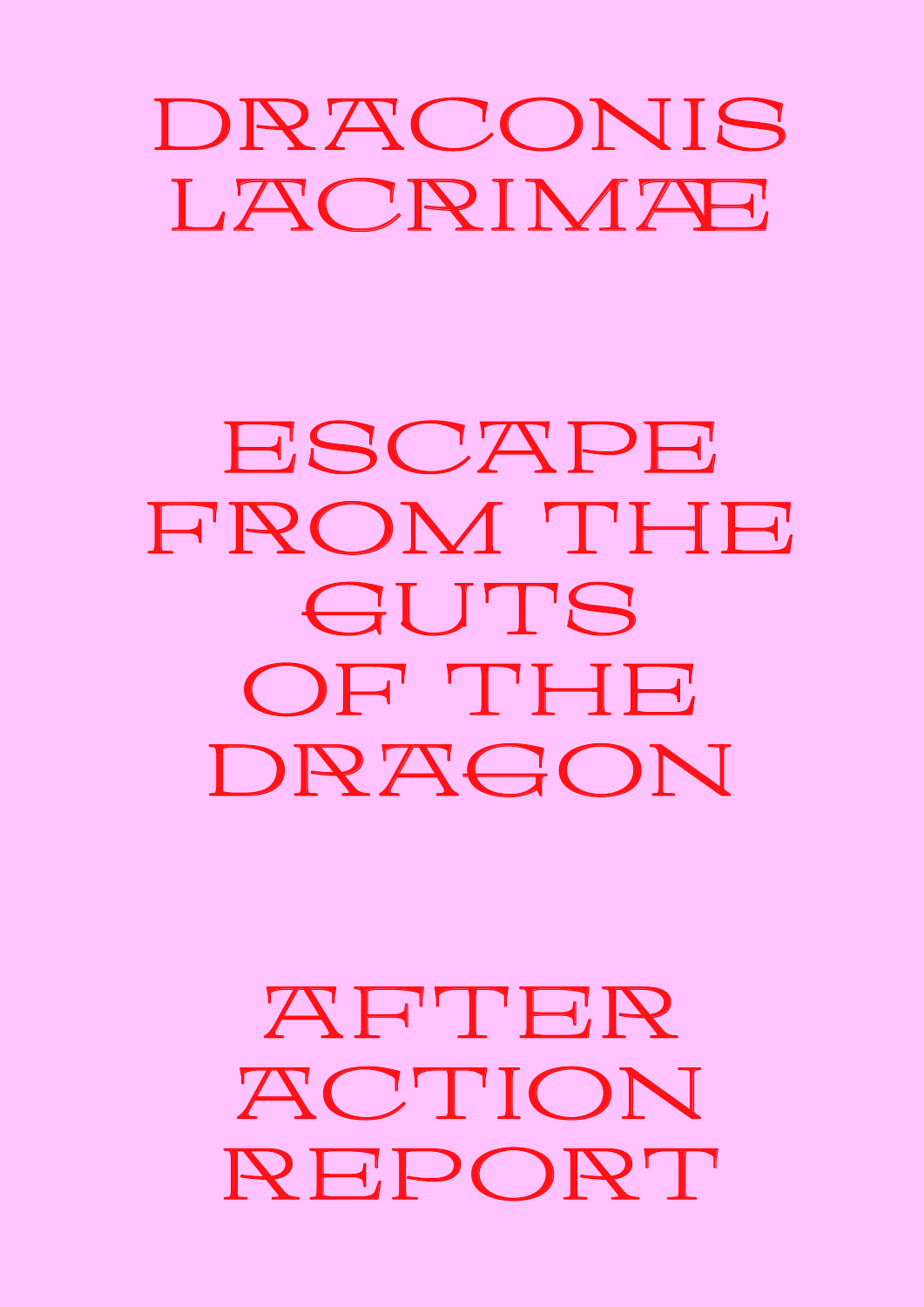### A PREFACE FOR US

(and also for the readers)

In role playing games, an after action report is a narration of what happened during the game.

 In this booklet we've put together our after action report. We were the first five players who played *Draconis Lacrimæ*. We were the first five adventurers to enter the Dragon. In fact, the game is named *Draconis Lacrimæ*— Dragon Tears— because [spoiler alert] we escaped, dragged out by the current of her tears. Our adventures took place in the guts of the Dragon but the stories that are compiled in this after action report did not happen there. They took place in our own guts and now they escape, dragged out by the current of fiction.

 The Dragon taught us that to narrate ourselves is to take care of ourselves. This after action report— wether or not it might be meaningless or shallow for its reader— carries our story; a possible us.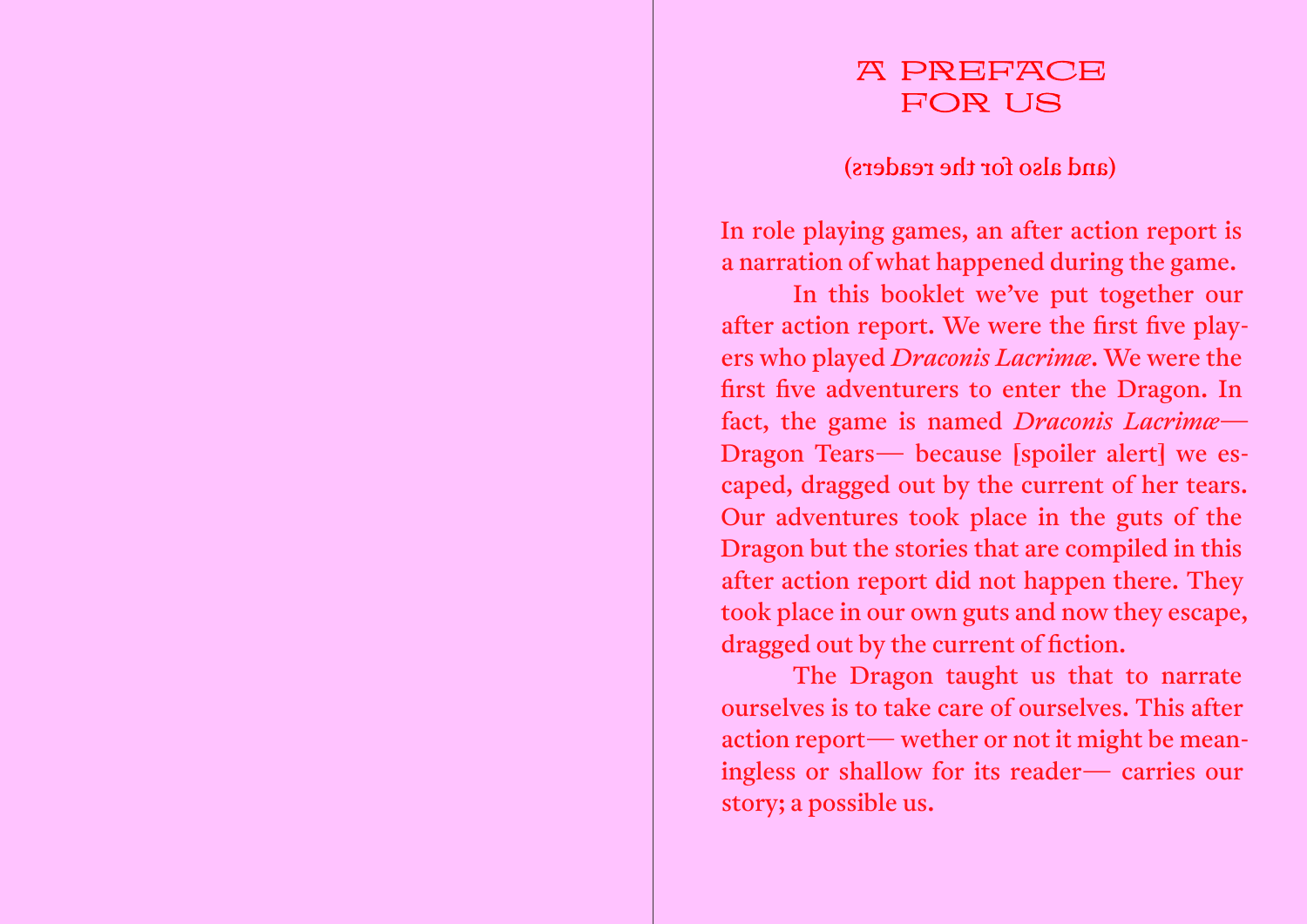## THE GUTS



### *On how the five adventurers found each other inside the guts of the Dragon.*

They all came from different Universes but decided to join forces in order to find a way out.

*The Giant Barbarian:* A moving landscape with the shape of a male humanoid inhabited by millions of little creatures.

*The Pegasus Monk:* This unique flying horse, protected by nanotechnological armor, lives isolated in a floating temple.

*The Vampire Bard:* neither dead nor alive, this mesmerizing chanteuse feeds on the energy of her audience and then sings to heal her allies.

*The Cyborg Warlock:* More synthetic than human, the bionic child uses his robotic prostheses to manipulate people's minds.

*The Alien Druid:* The foreigner on this planet, capable to take the form of any earthling animal she empathizes with.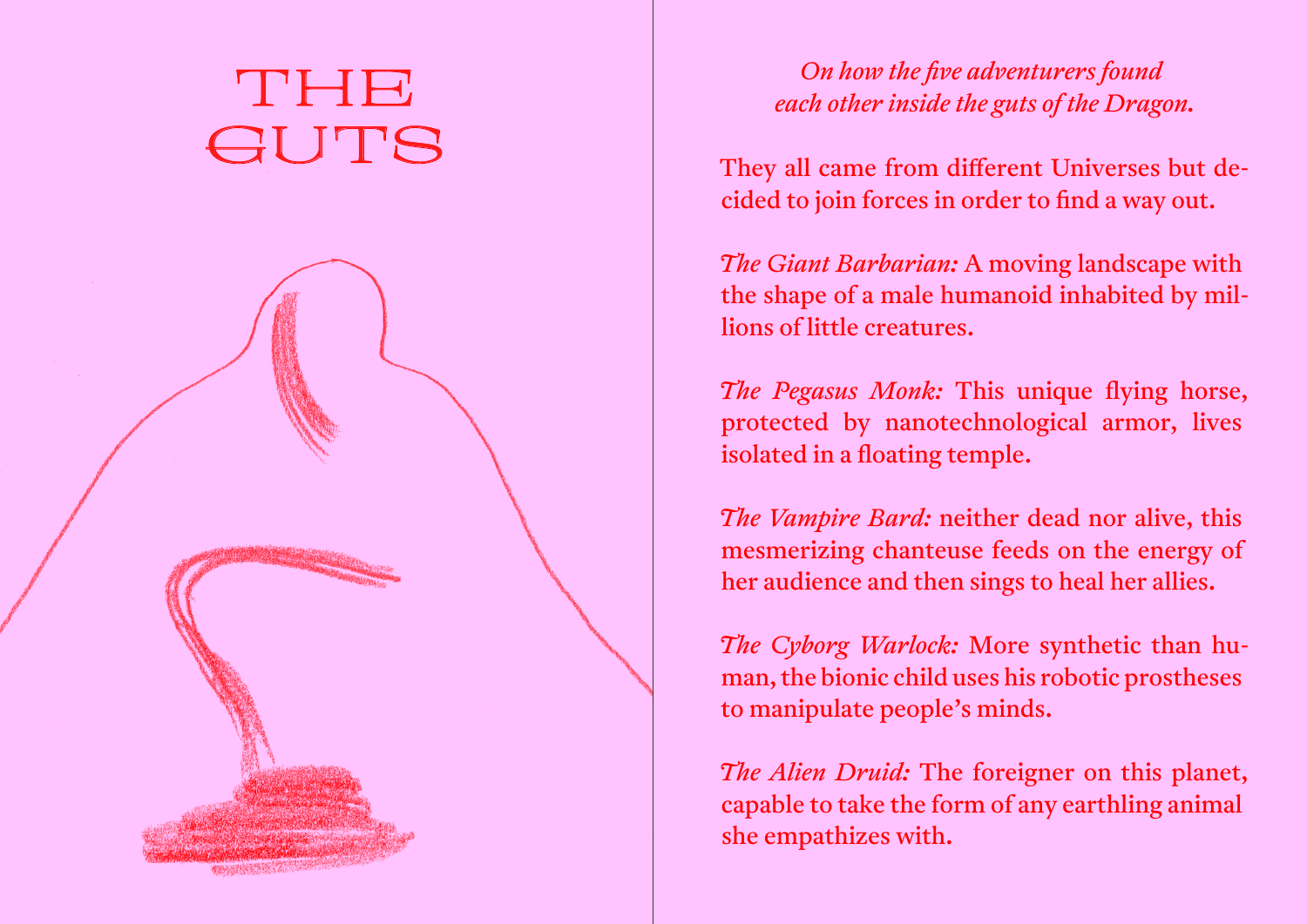# THE TUMOR

#### *On how the Giant Barbarian hosted a revolution*

The adventurers arrived at the Tumor; a dense mousse formed by rebellious draconian cells. The cells invaded the Giant's body leaving him immobile and overpopulated.

 The Alien Druid shape-shifted into a mite and entered the Giant's body. As a mite she could see the inner life of the Giant. Some of the little creatures that inhabit the Giant were fighting against the draconian cells, but others were joining in and rebelling against the Giant causing his body to become stiff and swollen.

 If you kill the organism that contains you, you will die with it— said the Alien to both the draconian cells and the little creatures.

 The cells decided to stop fighting and dissolved the rebellious tumor.

 But for the Giant, it was too late. Among his inhabitants, the seed of revolution had been planted.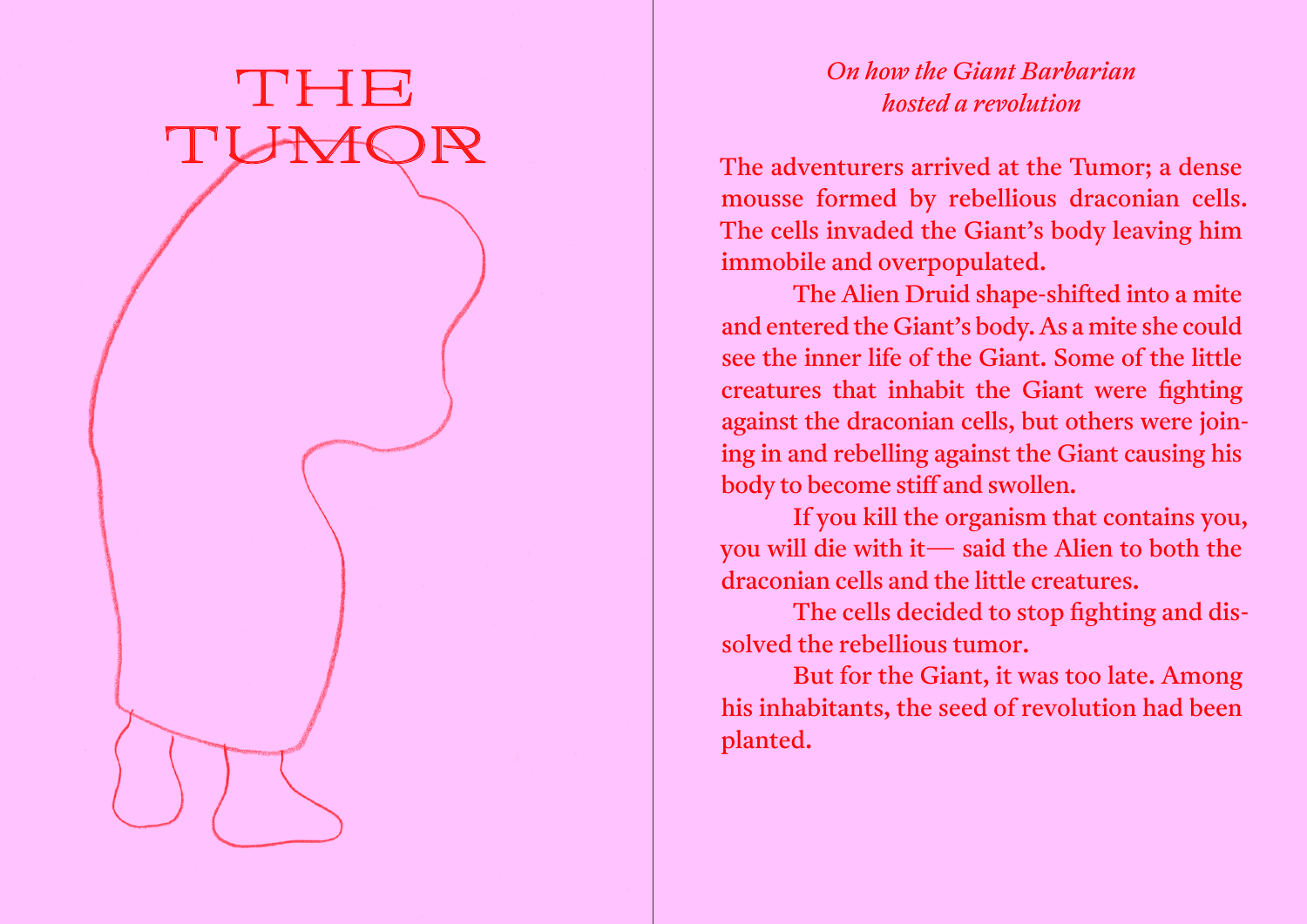## THE HEART



#### *On how the Pegasus Monk met its equal*

The adventurers entered the Heart, a fleshy chamber of sunset colors ruled by the Corolian Queen, warden of the Dragon's life force.

 Upon arrival, an explosive and harmful beam came out of the Pegasus' wound, reaching the Queen. Bonded by light, the Pegasus and the Queen recognized each other as equals: two bearers of life.

 The Giant went into defensive mode, protecting the group from the light explosion, while the Vampire Bard healed everyone with her songs.

 There cannot be two queens in the Heart of a dragon— said the Corolian Queen— you must leave or the Dragon will die.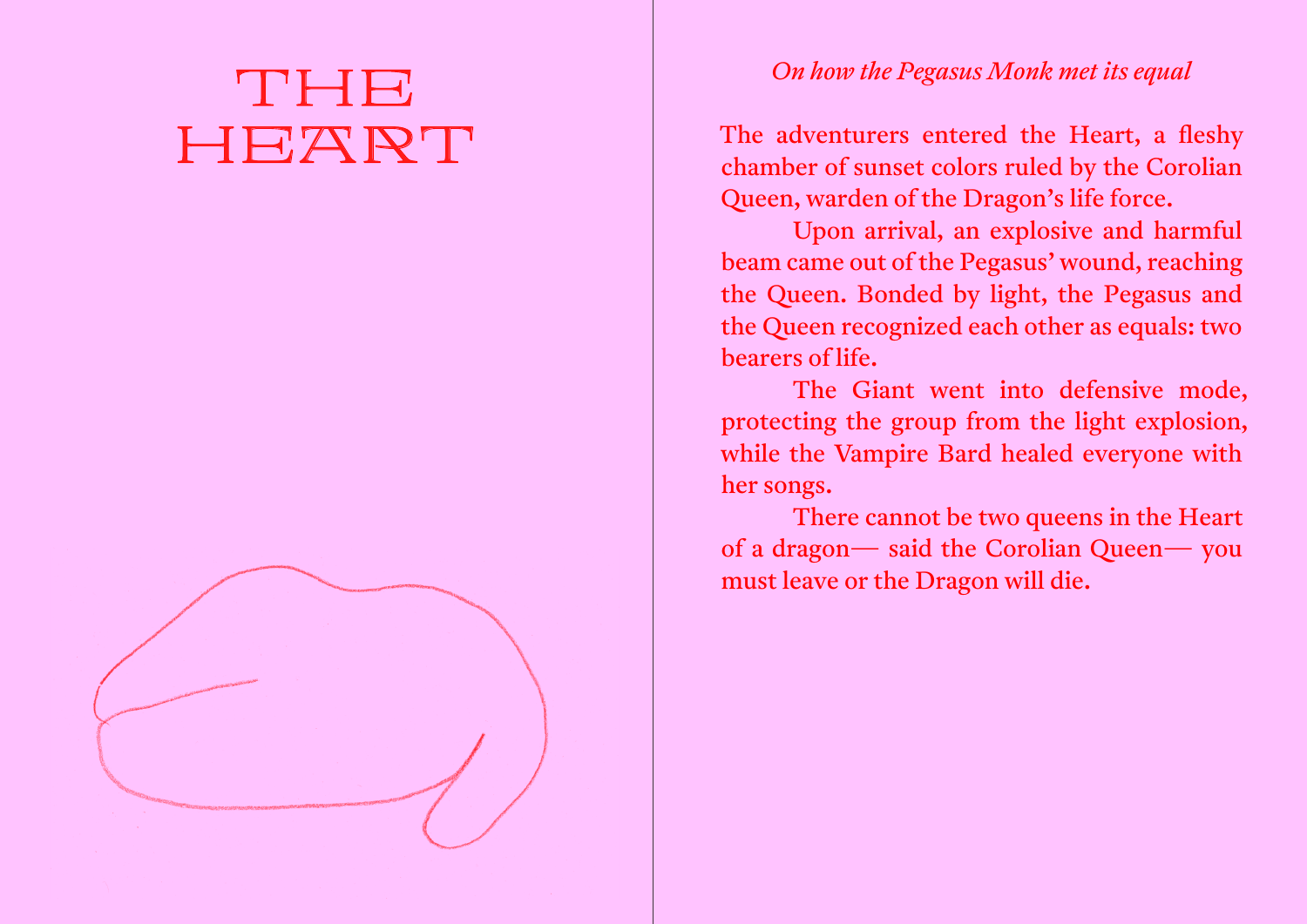# THE LUNGS



#### *On how the Vampire Bard learned to shape the Primordial Sound*

After leaving the heart of the Dragon, the five adventurers entered the Lungs; a cavity of crystal and lava structures.

 Suddenly, a painful sound stunned everyone except the Vampire Bard. The sonic sensors of the Cyborg Warlock managed to analyze the noise: it was the Primordial Sound, an aural mass containing every possible overtone.

 As the other adventurers recovered their hearing, the Vampire Bard's hearing began to fade. The Primordial Sound had not affected her at first, but soon after she could not hear anything.

 This loss brought with it a great learning; the Vampire Bard could give shape to that brutal aural mass. She could either mould it like lava turning it into a song that heals her allies or she could cut it like crystal to create a song that weakens her foes. Both shapes had their origin in the one Primordial Sound.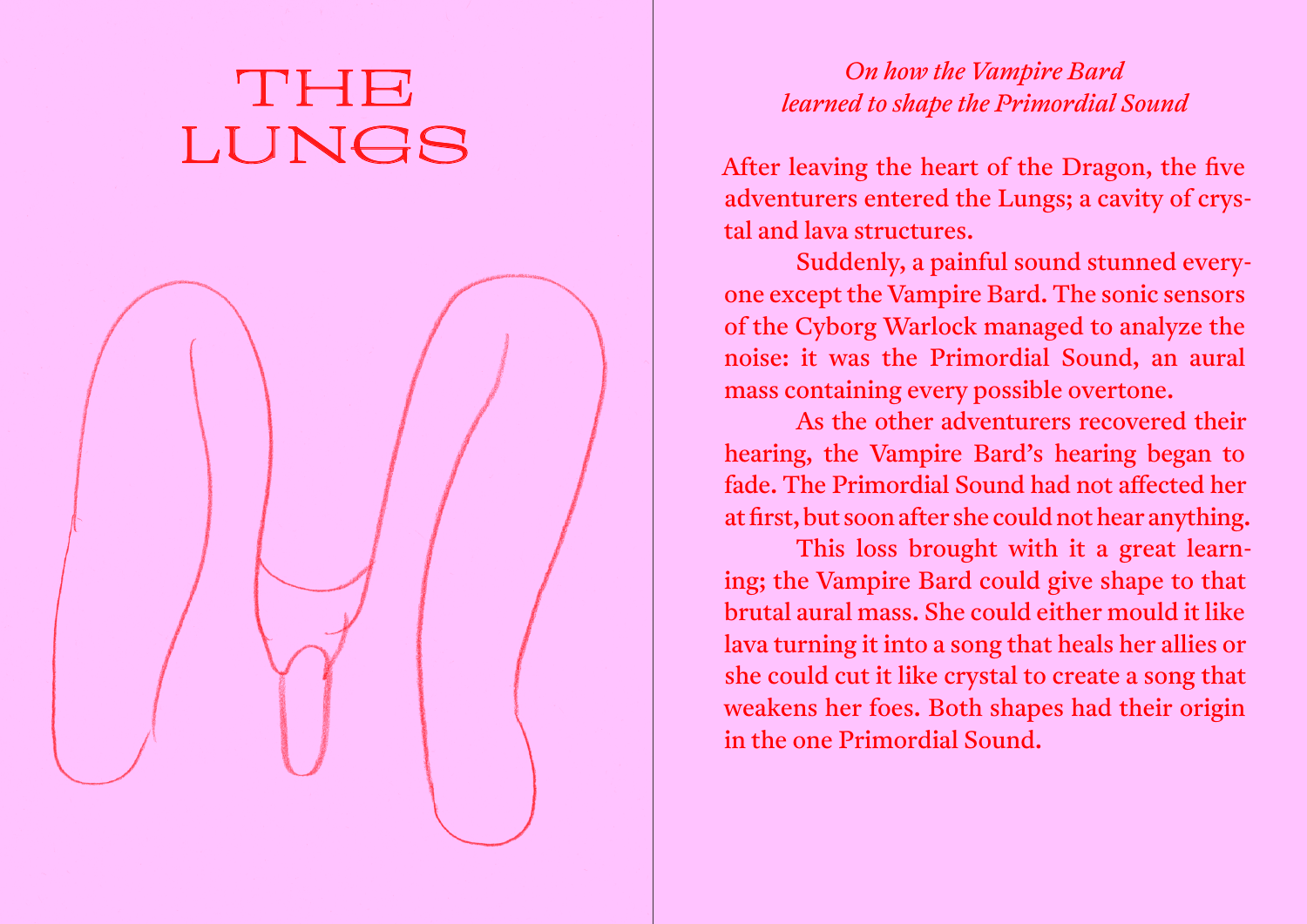# THE SPINAL CORD



#### *On how the Cyborg Warlock joined the draconian network*

By touching the dark electrified walls of the spinal cord, the Cyborg Warlock connected to the Dragon's mind; it was the largest network he had ever sensed.

 The Pegasus Monk linked the rest of the group to the Cyborg's interface with its nanotechnology. That's how they learnt that the Dragon was not a mere dragon, but there were, in fact, many dragons, one for each Universe. Each of the dragons were connected through their guts: a portal to the Multiverse. That was how the five adventurers, who had all been swallowed by different dragons, met together in the guts.